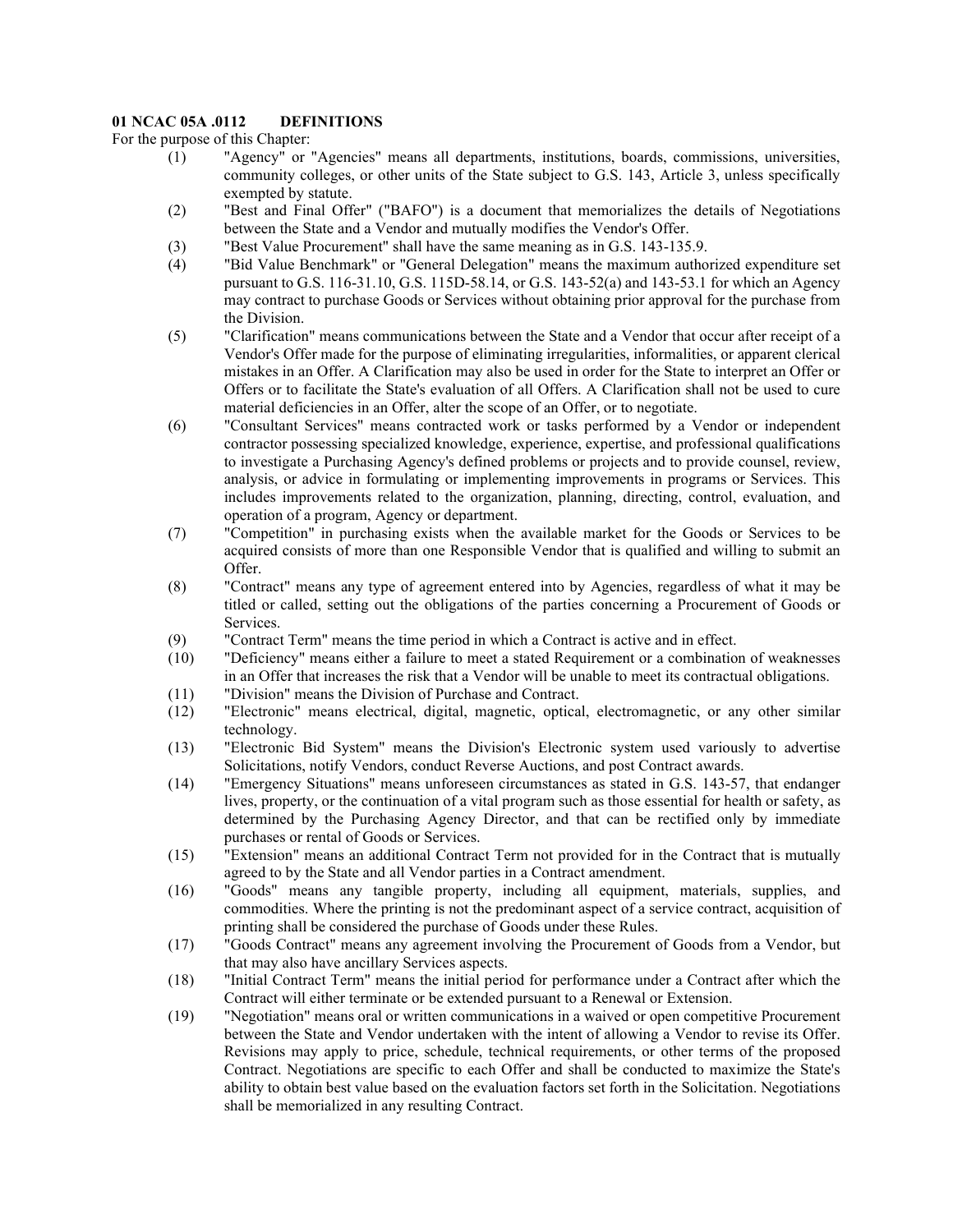- (20) "Offer" means a bid, proposal, BAFO, or other proposition submitted in response to any Solicitation, Negotiation, or other approved acquisition process, as well as responses to solution-based Solicitations and government-Vendor partnerships.
- (21) "Personal Services Contract" has the same definition as in G.S. 143-48.6(b). A Personal Services Contract is a type of Service Contract.
- (22) "Pressing Need" means a need arising from unforeseen causes as stated in G.S. 143-57, outside the State's control, including delay by contractors, delay in transportation, breakdown in machinery, or unanticipated volume of work, as determined by the Purchasing Agency Director, which can be satisfied only by immediate purchase or rental of Goods or Services.
- (23) "Price" means the amount paid by the State to a Vendor for Goods or Services.
- (24) "Procurement" means the process of acquiring Goods or Services.
- (25) "Professional Services" means the contracted work or tasks performed by a Vendor or independent contractor possessing specialized knowledge, experience, expertise, and professional qualifications, who provides ongoing Services. A Professional Services Contract is a type of Service Contract.
- (26) "Progressive Award" means an award for portions of a definite quantity requirement to more than one Vendor. Each portion is for a definite quantity and the sum of the portions is the total quantity procured. A Progressive Award may be in the Purchasing Agency's best interest when awards to more than one Vendor for different amounts of the same item are needed to obtain the total quantity or the time or times of delivery required.
- (27) "Public Funds" means any amount received, held, disbursed, or otherwise subject to or accounted for in accordance with the State Budget Act and amounts used to acquire Goods and Services that are required to be purchased in accordance with Article 3 of Chapter 143 of the General Statutes.
- (28) "Purchasing Agency" or "Purchaser" means the Agency that issues a purchase order or otherwise acquires Goods or Services through a purchasing process.
- (29) "Recalled Bid" means a Bid that is rescinded by the Vendor after the bid opening but prior to a contract being awarded.
- (30) "Renewal" means an optional term provided for in the Contract that can be exercised as of right by the State.
- (31) "Responsible Vendor" means a Vendor who demonstrates in its Offer that it has the capability to perform the requirements of the Solicitation.
- (32) "Responsive Offer" means an Offer that conforms to the Requirements of the Solicitation.
- (33) "Requirement" is a provision of a Solicitation and any resulting Contract that prescribes the nature or details of a standard, process, or procedure that must be complied with by the Vendor before any further evaluation of the Offer is conducted by the State.
- (34) "Sealed Offer" means an Offer that remains unopened until the public opening time stated in the Solicitation.
- (35) "Secretary" means the Secretary of the North Carolina Department of Administration.
- (36) "Service Contract" means any agreement for compensation involving Services and requiring a particular or specialized knowledge, experience, expertise, or similar capabilities in the Vendor. Contracts for Consultant Services, Professional Services, and Personal Services are also examples of a Service Contract. A Service Contract may also involve the ancillary purchase of Goods.
- (37) "Services" means the tasks and duties undertaken by a Vendor in a Service Contract to fulfill the Requirements and Specifications of the Contract.
- (38) "Signature" means a manual autograph, an Electronic identifier, or an Electronic authentication technique, that is intended by the person using it to have the same force and effect as a manual signature.
- (39) "Small Purchase" means the purchase of Goods and Services not covered by a Term Contract where the expenditure of Public Funds including Extensions and Renewals is equal to or less than the Small Purchase Benchmark amount, pursuant to 01 NCAC 05B .0301.
- (40) "Solicitation" means to request or invite Vendor Offers, or to request information regarding the acquisition of Goods and Services, through the use of Solicitation Documents.
- (41) "Solicitation Documents" means a Written or Electronic (a) Invitation for Bids (IFB); (b) Request for Quotations (RFQ); (c) Request for Proposals (RFP); (d) Best and Final Offer (BAFO); or (e) other documents to invite Vendor Offers, including all mutually agreed attachments and items incorporated by reference therein.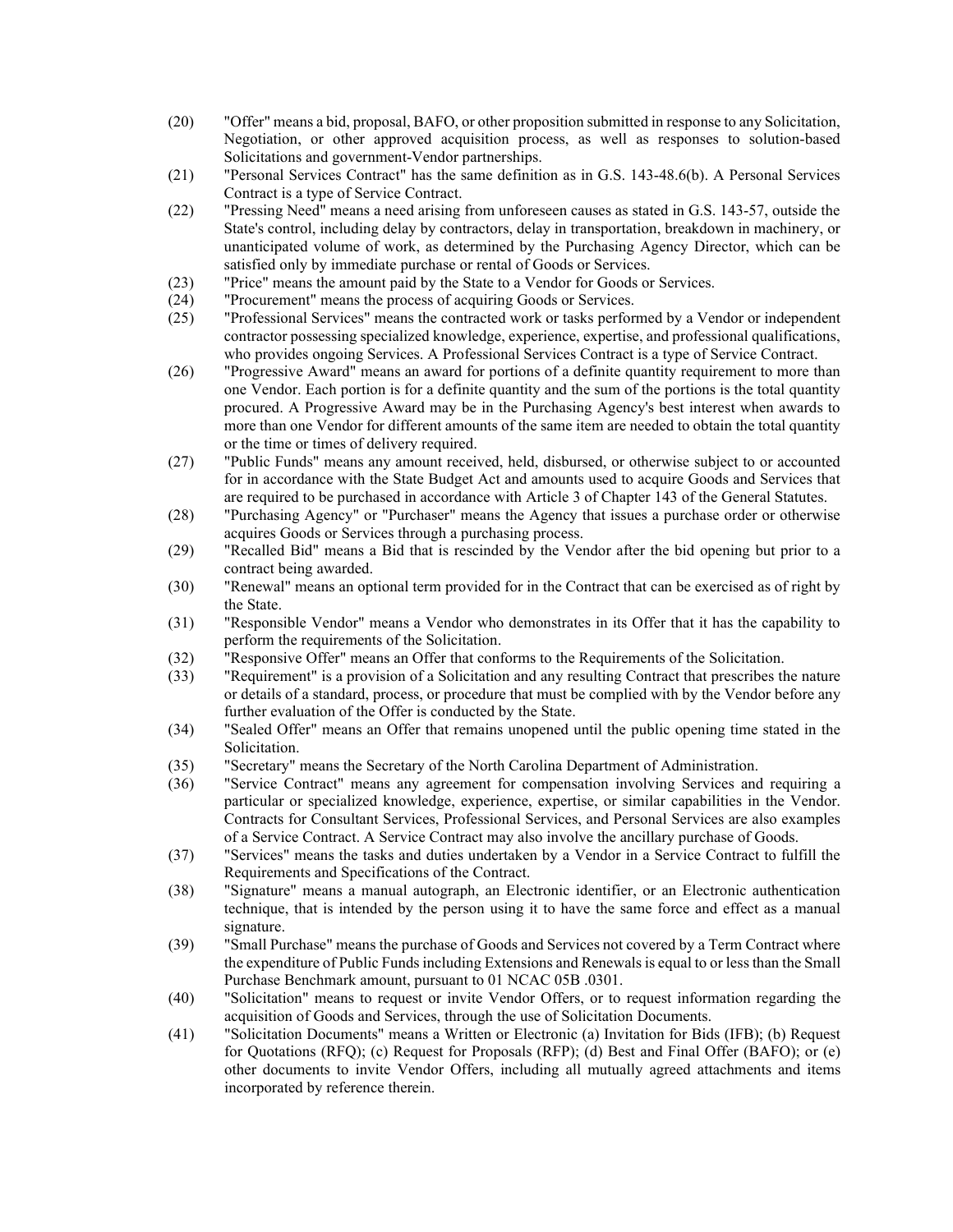- (42) "Specification" means any description of the physical or functional characteristics of, or the nature of, the Goods or Services to be procured.
- (43) "SPO" means the State Procurement Officer who is also the Director of the Division.
- (44) "Tabulation" means a list of Vendors submitting Offers in response to a particular Solicitation and, if applicable, the prices offered as allowed under G.S. 143-52(a).
- (45) "Technical Offer" means a proposal by a Vendor in response to the Solicitation, absent the price content.
- (46) "Term Contract" is a binding agreement between purchaser and seller to buy and sell certain Goods or Services at certain prices, for an agreed Contract Term, and under specific terms and conditions.
- (47) "Total Cost of Ownership" means a summation of all purchase, operating, and related costs to be expended during the projected lifetime of a Good or Service or both.
- (48) "Vendor" means a contractor, supplier, bidder, company, independent contractor, firm, corporation, partnership, individual, or other entity submitting a response to a Solicitation.
- (49) "Voided Bid" means an Electronic bid that was submitted by a Vendor in connection with an Electronic Solicitation that has been cancelled, the bids voided and not opened electronically.
- (50) "Weakness" means a flaw in the Offer that increases the risk of unsuccessful contract performance.
- (51) "Withdrawal" or "Withdrawn Bid" means a Bid that is rescinded by the Vendor prior to the bid opening.
- (52) "Written" or "Writing" means a communication recorded in a medium of expression that can be preserved, read, retrieved, and reproduced for an indefinite period of time, including information in a form that is electronically transmitted and stored.

*History Note: Authority G.S. 143-48.3; 143-48.6; 143-49; 143-52; 143-53; 143-53.1; 143-57; 143-135.9; Eff. February 1, 1996; Amended Eff. April 1, 1999; Pursuant to G.S. 150B-21.3A, rule is necessary without substantive public interest Eff. July 23, 2016; Amended Eff. March 1, 2022; November 1, 2021; October 1, 2019.*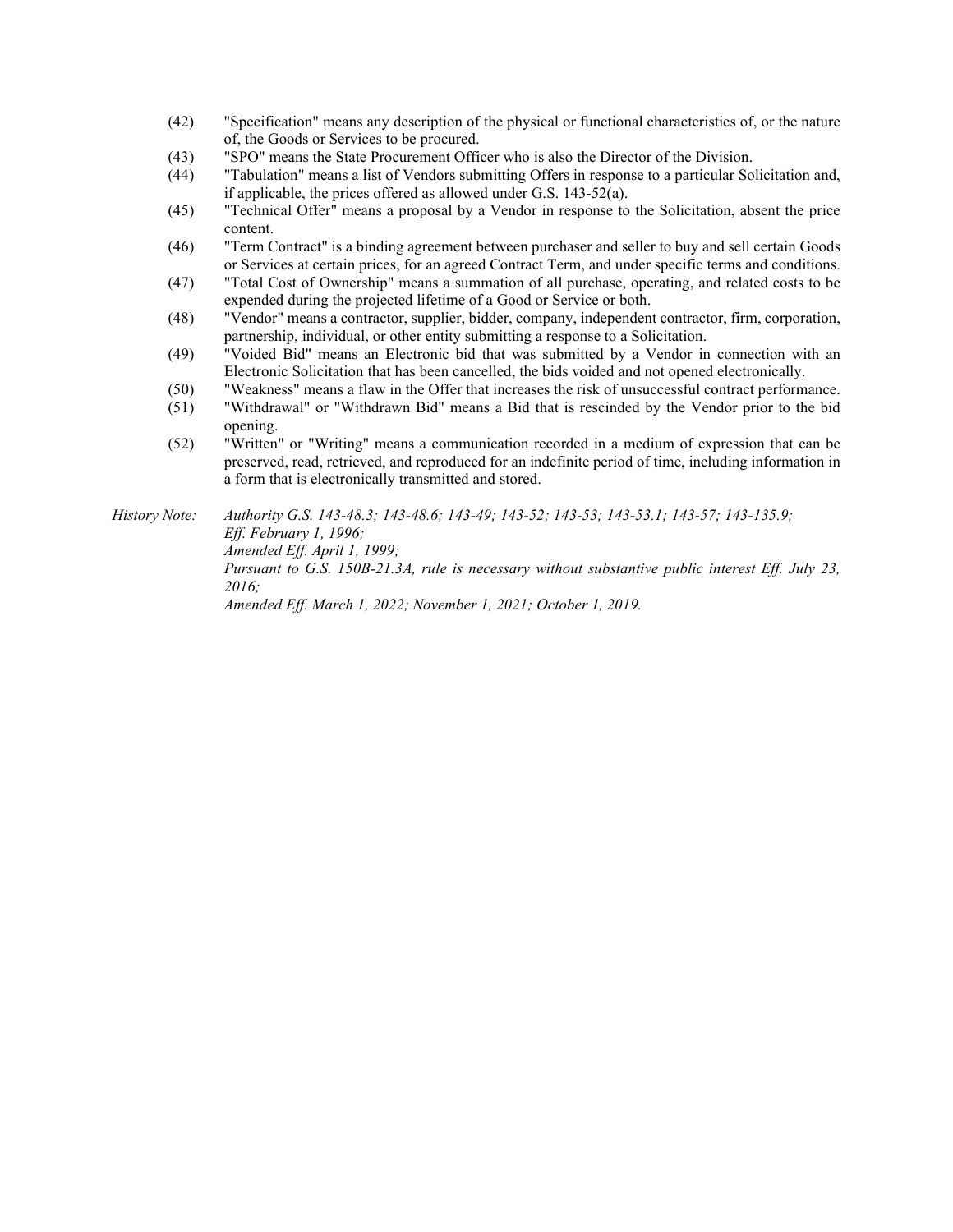## **SECTION .0300 - PROCUREMENT AUTHORIZATION AND PROCEDURES**

## **01 NCAC 05B .0301 CONTRACTING REQUIREMENTS**

Except where a waiver, special delegation, exemption, or an emergency purchase is permitted under Rule .1401, .1505(b), or Section .1600 of this Subchapter, all purchases involving the expenditure of Public Funds made by an Agency for Goods or Services not covered by Statewide Term Contracts, shall comply with the provisions of Rule .0314 of this Subchapter, and the following:

- (1) Small Purchases.
	- (a) A Small Purchase, as defined in 01 NCAC 05A .0112, is the purchase of Goods and Services, where the total Contract value, including the amounts of Extensions and Renewals, is equal to or less than the Small Purchase Benchmark as set by the SPO.
	- (b) The Small Purchase Benchmark value shall be twenty five thousand dollars (\$25,000) in 2021 dollars. The SPO shall adjust the Small Purchase value for inflation in June of oddnumbered years using the Consumer Price Index for All Urban Consumers (CPI-U), all items in U.S. city average, not seasonally adjusted. The inflation change shall be calculated by dividing the CPI-U index value in May of the current year by the index value from May of two years prior.
	- (c) The executive officer of each Agency, or his or her designee, shall establish written internal policies for making Small Purchases, which shall include provisions to encourage and promote the use of historically underutilized businesses as defined in G.S. 143-128.4 in purchasing Goods and Services. The procedures shall be made available to the SPO upon request such as part of a compliance review, complaint, or other inquiry.
	- (d) The Purchasing Agency shall award Contracts for Small Purchases.
	- (e) An Agency may advertise Small Purchase Solutions through the Electronic Bid System maintained by the Division and may utilized Division Solicitation Documents as specified in Rule .0314 of this Section.
- (2) Informal Bidding Purchases.
	- (a) Where the total Contract value, including the amounts of Extensions and Renewals, involves an expenditure of Public Funds exceeding the Small Purchase Benchmark in Item (1) of this Rule, and up to the Bid Value Benchmark established for a university under the provisions of G.S. 116-31.10, or the General Delegation limit for an Agency established by the SPO under the provisions of G.S. 143-53(a)(2) and G.S. 143-53.1, the following procedures shall be utilized:
		- (i) Competition shall be solicited, but the Solicitation of Sealed Offers is not required. Agencies may utilize the Division's Electronic Bid System to advertise Solicitations subject to this Subsection or to solicit Vendor Offers.
		- (ii) Division Solicitation Documents requesting or inviting offers shall be issued; and
		- (iii) Division Solicitation Documents and any resulting Contract shall include Contract language and terms and conditions as set forth in Rules .0314 and .0318 of this Section, and may be found on the Division's webpage. Additional terms and conditions used shall not conflict with the Division's standard terms and conditions as set forth in Rule .0314 of this Section.
	- (b) Contracts for purchases valued less than a university's Bid Value Benchmark or an Agency's General Delegation shall be awarded by the Purchasing Agency.
	- (c) Purchasing agencies shall encourage and promote the use of historically underutilized businesses as defined in G.S. 143-128.4 in purchasing Goods and Services.
- (3) Formal Bidding Procedure.
	- (a) Where the total Contract value, including the amounts of any Extensions and Renewals, involve an expenditure of Public Funds in excess of the Bid Value Benchmark established under G.S. 116-31.10, G.S. 115D-58.14, or the General Delegation established by the SPO under G.S.  $143-53(a)(2)$  and G.S.  $143-53.1$ , the competitive bidding procedure as defined in G.S. 143-52 shall be utilized as follows:
		- (i) Competition shall be solicited;<br>(ii) Division Solicitation Documen
		- Division Solicitation Documents requesting or inviting offers shall be issued by the Purchasing Agency;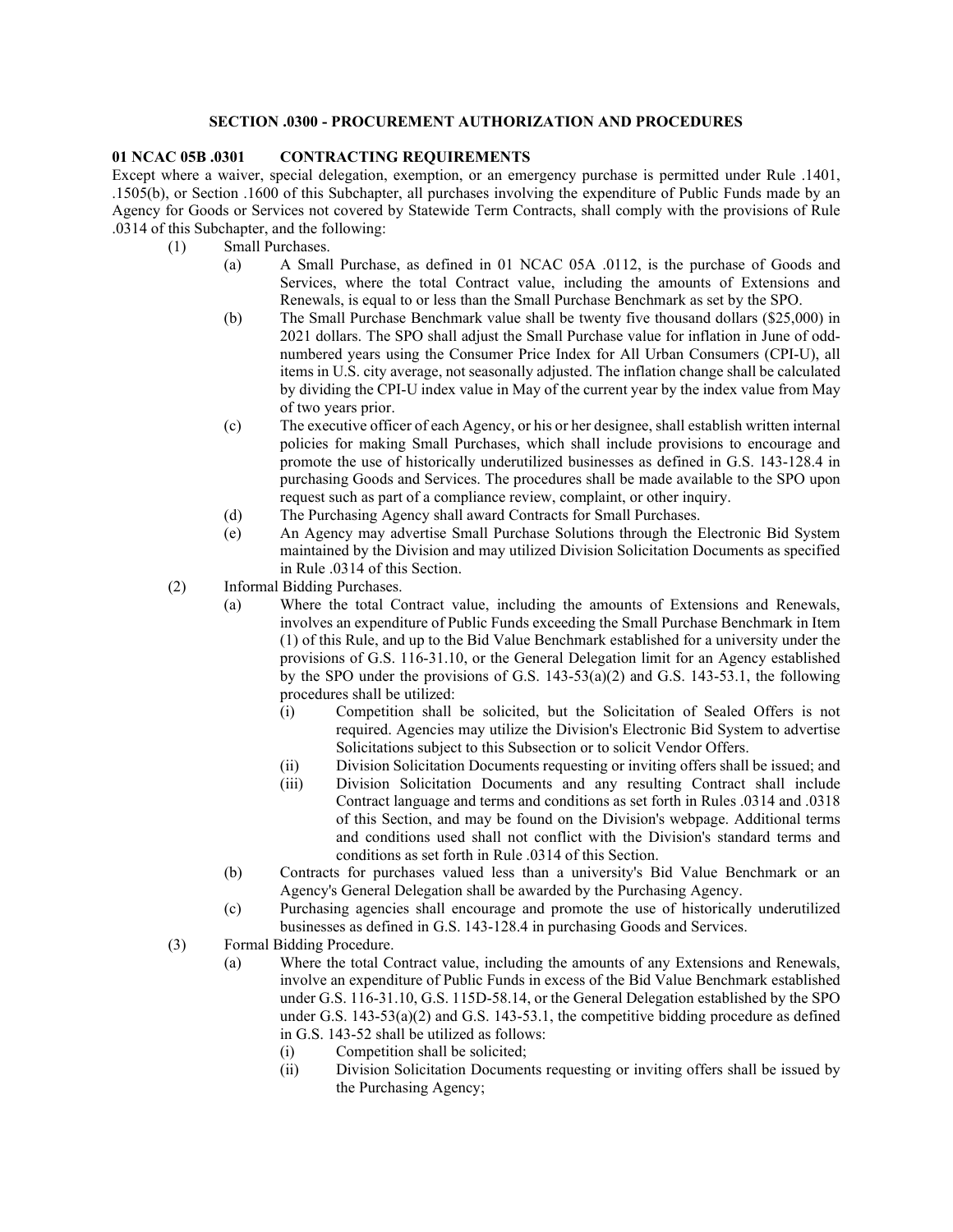- (iii) Solicitation Documents and any resulting Contract shall include contract language and terms and conditions as set forth in Rules .0314 and .0318 of this Section, and may be found on the Division's webpage, unless prior written approval is obtained from the Division for unusual requirements, such as for unique, complex, or highly technical Procurements. If additional terms and conditions for unusual requirements are used, they shall not conflict with the Division's standard terms and conditions as set forth in Rule .0314, unless prior written approval is obtained from the Division;
- (iv) an Agency shall provide to the Division a draft Solicitation Document for review and approval prior to posting on the Electronic Bid System. The Division shall review for compliance in accordance with G.S. 143-50.1 and Section .0300 of these Rules; and
- (v) an Agency shall solicit Sealed Offers in accordance with this Subsection. After opening and completing the evaluation of Offers received, the Agency shall prepare and submit a written recommendation for award, along with a copy of all Offers received, to the Division for approval or other actions deemed necessary by the SPO to ensure compliance with 01 NCAC 05B. Notice of the Division's decision shall be sent to the Agency.
- (b) An Agency shall advertise all Solicitations subject to this Subsection through the Electronic Bid System maintained by the Division.
- (c) Contracts for purchases in excess of a university's Bid Value Benchmark or an Agency's General Delegation shall be awarded by the Purchasing Agency upon approval from the Division in accordance with the process outlined in this paragraph.
- (d) Purchasing agencies shall encourage and promote the use of historically underutilized businesses as defined in G.S. 143-128.4 in purchasing Goods and Services.
- (4) The Procurement of Goods and Services shall be processed in the same manner.

*History Note: Authority G.S. 143-48; 143-49; 143-52; 143-53; 143-53.1; Eff. February 1, 1976; Readopted Eff. February 27, 1979; Amended Eff. February 1, 1996; January 1, 1985; Temporary Amendment Eff. February 15, 1998; Amended Eff. April 1, 1999; Pursuant to G.S. 150B-21.3A, rule is necessary without substantive public interest Eff. July 23, 2016; Amended Eff. March 1, 2022.*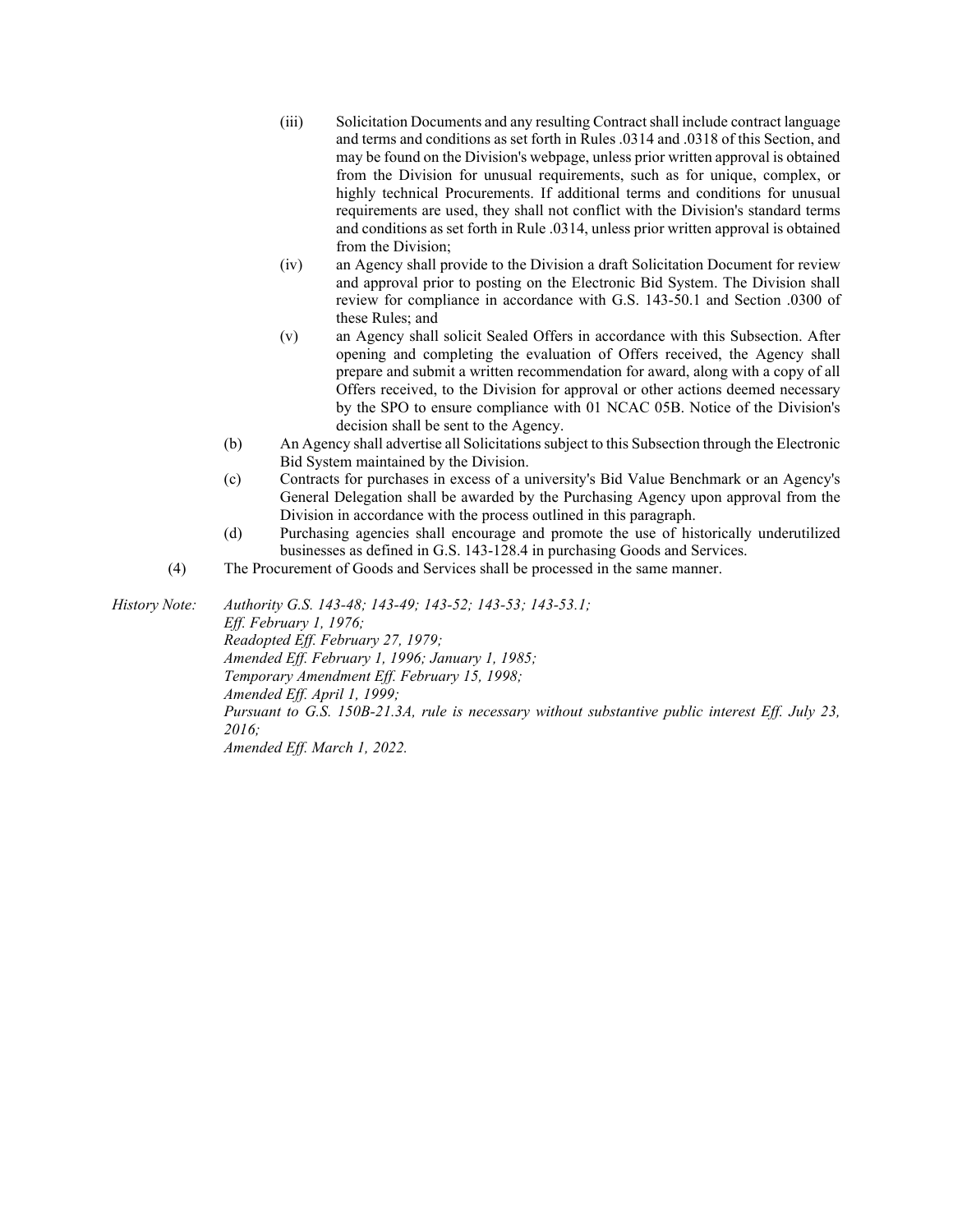# **01 NCAC 05B .0314 SOLICITATION DOCUMENTS**

(a) In this Rule, the Division establishes standard Solicitation Documents for use in Contracts with the State. A Purchasing Agency shall use Division Solicitation Documents for purchases over the Small Purchase Benchmark. (b) Division Solicitation Documents shall act as templates for the Purchasing Agency, including provisions for:

- (1) Purchasing Agency contract lead name, contact information, Solicitation identifying information, and commodity codes;
- (2) Purpose and background information such as:
	- (A) a description of the requested Goods or Services;
	- (B) a description of the Purchasing Agency's needs; and
	- $(C)$  the intent of the solicitation;
- (3) Contract Term information, including any Renewal period;
- (4) General information regarding the Solicitation and bid process including:
	- (A) date and time when the bids will be opened;
	- (B) instruction as to how and when the Vendor is to respond to the Solicitation;
	- (C) the intended schedule of events and responsibilities of the Solicitation;
	- (D) instructions for submitting written questions to the Purchasing Agency;
	- (E) a list of content that should be included in the Vendor's response; and
	- (F) instructions on how to submit an alternate bid, if permitted;
- (5) The method of award and bid evaluation process including:
	- (A) the number, type, and structure of the intended award;
	- (B) description of the evaluation criteria; and
	- (C) notice of the State's option to negotiate in accordance with 01 NCAC 05B .0503;
- (6) The terms of the Vendor's performance, including:
	- (A) the terms of pricing, invoicing, and methods of delivery of the requested Goods or Services;
	- (B) the scope of work required by the Solicitation;
	- (C) Specifications for the required Good or Service;
	- (D) licensing requirements, as applicable;
	- (E) statement of warranty or maintenance option; and
	- (F) instructions for submitting samples, demonstrations, or descriptive literature;
- (7) Requirements and instructions for submitting references;
- (8) Notice of confidentiality and prohibited communications;
- (9) Contract administration requirements including:
	- (A) post award contract management meetings and periodic status reports schedule;
	- (B) provisions for the review of the Vendor's performance as stated in Subparagraph (6) of this Paragraph; and
	- (C) dispute resolution.
- (10) Terms and conditions approved by the Division pursuant to 01 NCAC 05B .0318.

(c) The Purchasing Agency may add or remove provisions as required for certain Solicitations, such as those with unique, complex, or highly technical Specifications.

*History Note: Authority G.S. 143-49; 143-52(a); 143-53;*

*Eff. February 1, 1996; Amended Eff. April 1, 1999; Pursuant to G.S. 150B-21.3A, rule is necessary without substantive public interest Eff. July 23, 2016; Amended Eff. March 1, 2022.*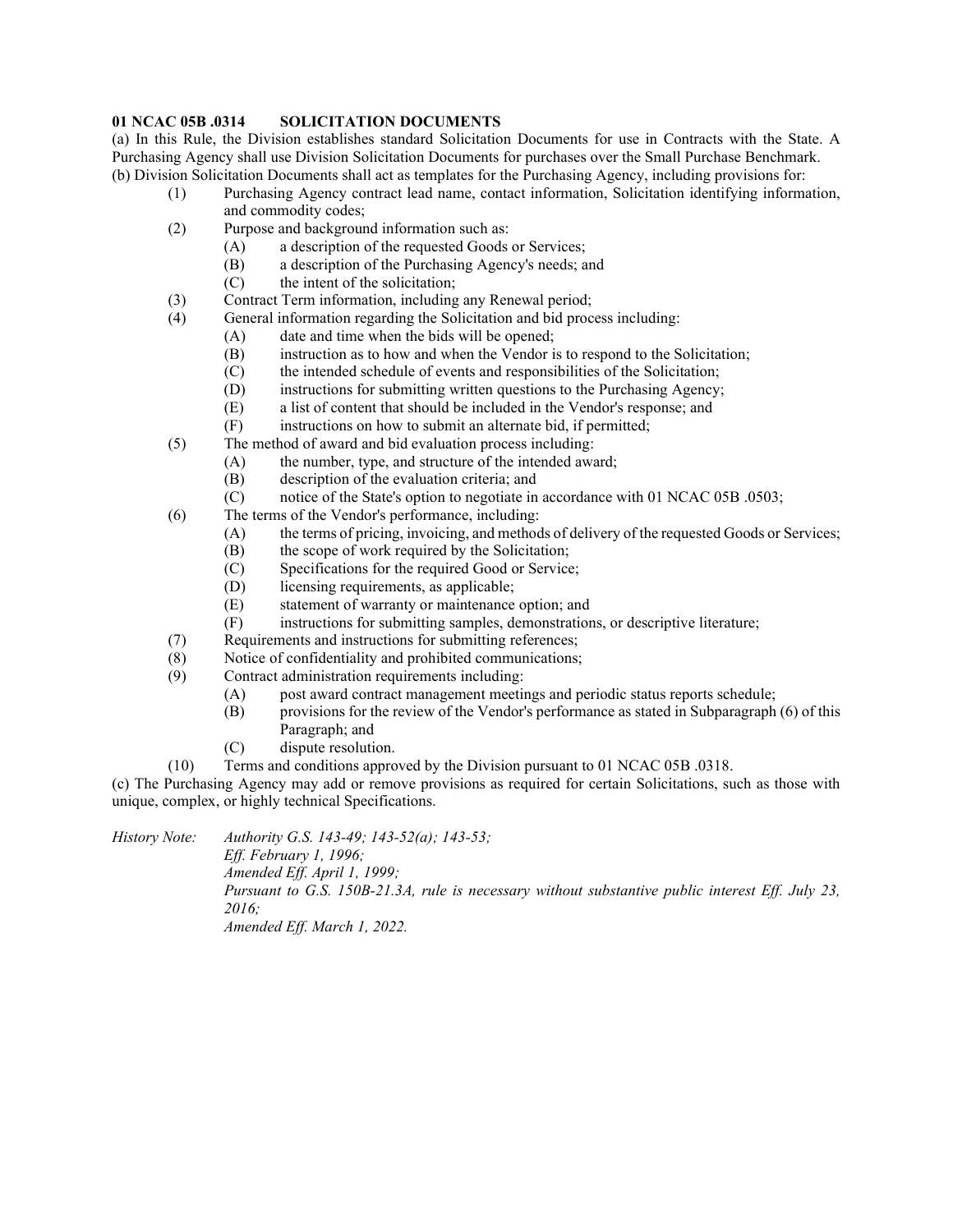#### **01 NCAC 05B .0318 TERMS AND CONDITIONS**

(a) In this Rule, the Division establishes standard terms and conditions for use in Contracts with the State.

(b) In addition to any contract provisions specifically required by an applicable statute or rule, standard terms and conditions should contain provisions relating to:

- (1) The rights and responsibilities of the parties, including performance, payment terms, services terms, and condition and packaging of Goods;
- (2) contract terms, including:
	- (A) default;
		- (B) termination;
		- (C) remedies;
		- (D) governing law;
		- (E) insurance coverage requirements;
		- (F) assignment and delegation;
		- (G) confidentiality;
		- (H) indemnification;
		- (I) conflict of terms;
		- (J) order of precedence;
		- (K) warranties;
		- (L) integration;
		- (M) amendments;
		- (N) no waiver;
		- (O) licensing provisions; and
		- (P) force majeure;
- (3) Contract terms required in Contracts with the State such as protections for State data and property, availability of State funds, vendor advertising, access by the State Auditor to persons and records, electronic procurement and related fees, electronic records, applicability of taxes, sovereign immunity, compliance with non-discrimination statutes, and provisions relating to the utilization of federal funds; and
- (4) Other provisions to protect the State from legal and other risks, as necessitated by current legal, market, and business conditions.

(c) The Purchasing Agency may add or remove specific terms and conditions for certain Contracts, such as those with unique, complex or highly technical Procurements.

*History Note: Authority G.S. 143-49; 143-50.1; 143-52; 143-53; 143-135.9; Eff. March 1, 2022.*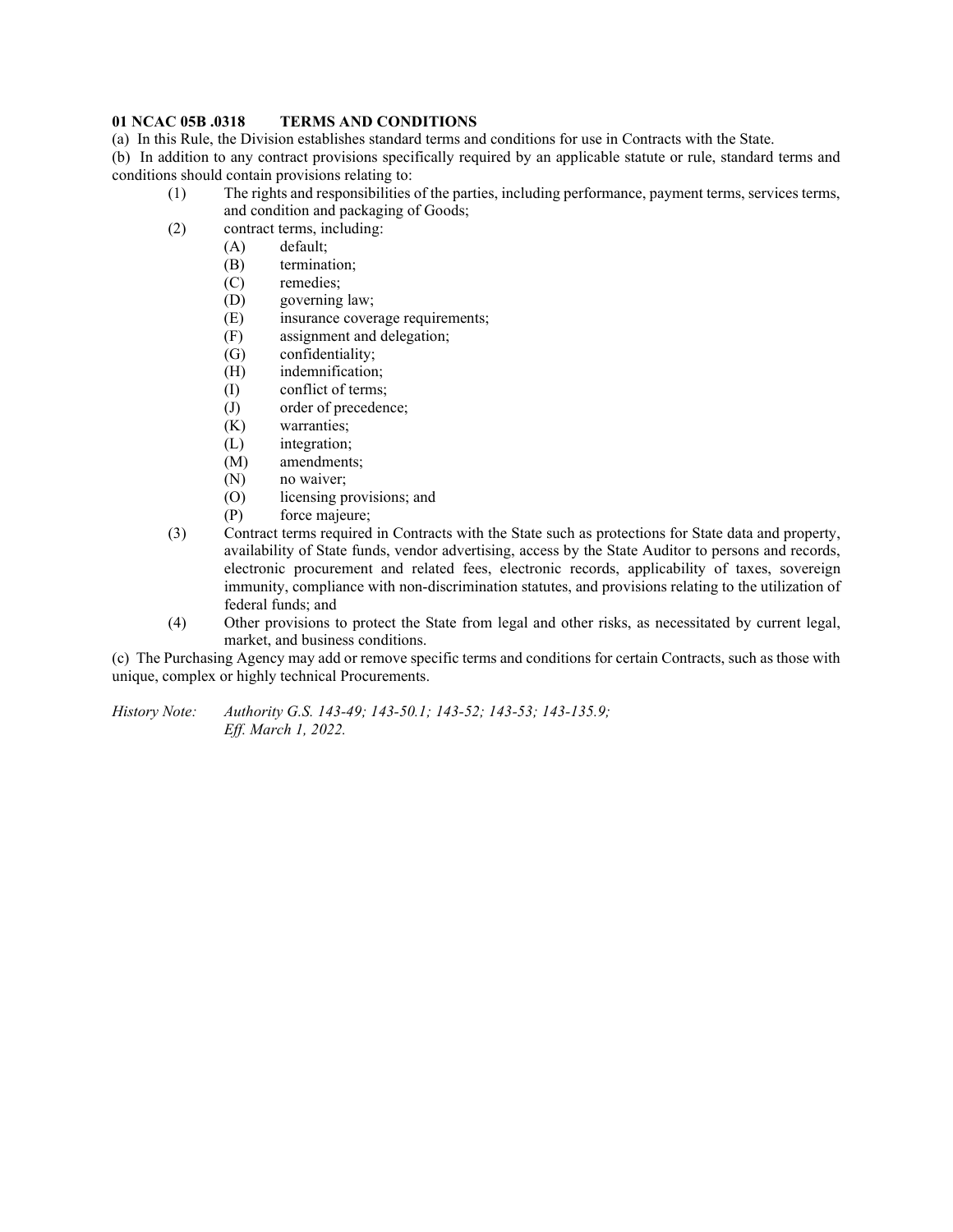# **01 NCAC 05B .0319 CONTRACT TERM**

(a) Except as allowed in G.S. 143-53(d), the Agency's executive officer, or his or her designee, shall develop procedures consistent with this Chapter for approving Contract terms up to three years.

(b) Except as otherwise provided by statute, a Contract with a term that exceeds three years, including the Initial Contract Term and any Renewal and Extension, requires approval of the SPO prior to posting the Solicitation. Requests for approval may be made through the Electronic Bid System.

(c) No Contract may contain a provision that provides for more than two one-year Renewals without prior approval of the SPO.

(d) SPO approval may be granted after consideration of the factors in Rule .0321 of this Section or when the SPO determines it is most advantageous to the State in accordance with G.S. 143-52(a).

*History Note: Authority G.S. 143-49; 143-52; 143-53; 143-135.9; Eff. March 1, 2022.*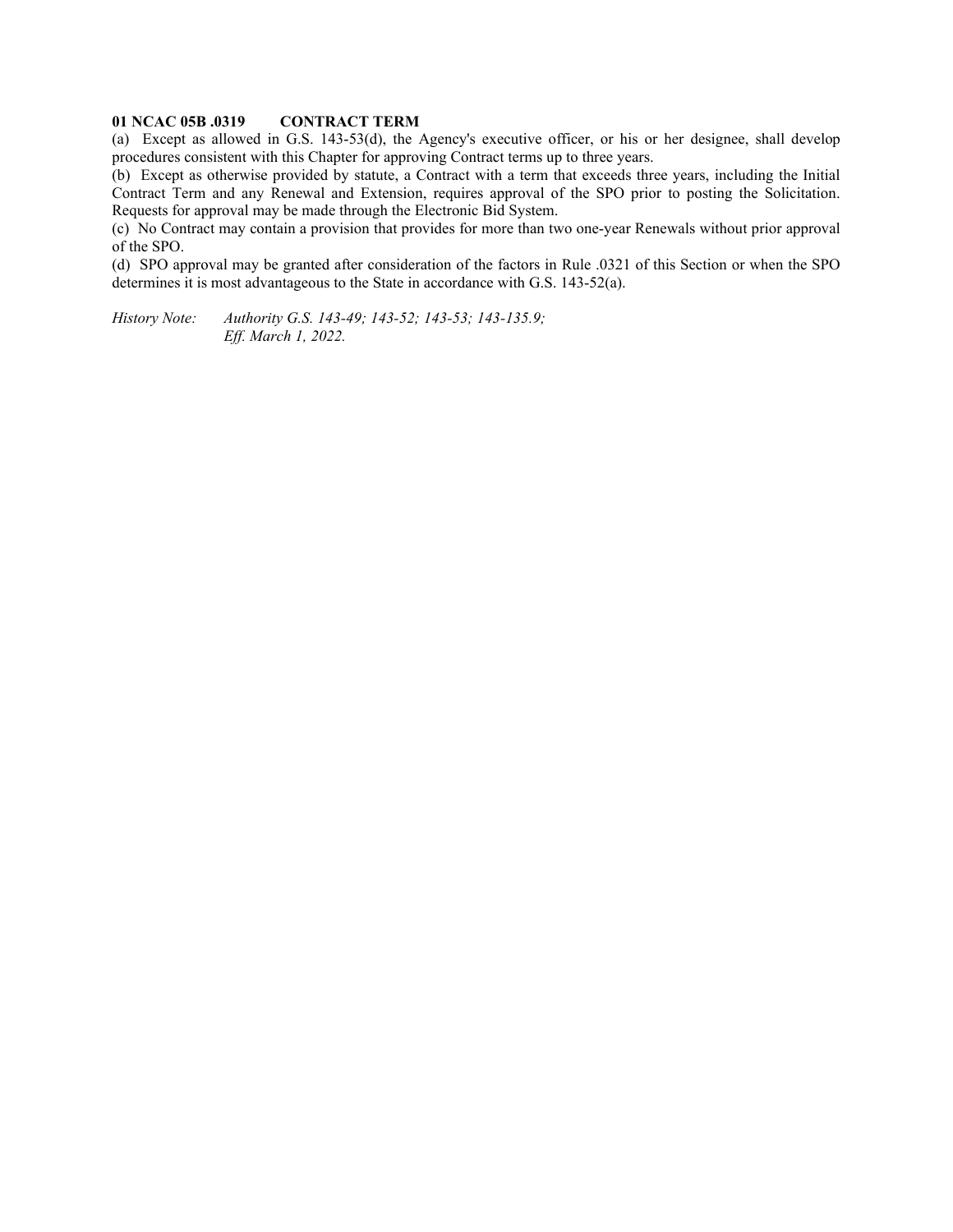#### **01 NCAC 05B .0320 CONTRACT EXTENSIONS**

(a) Except as allowed in G.S. 143-53(d), any Extension beyond the term originally provided in the Contract that would result in a total Contract term that exceeds three years shall be by approval of the SPO prior to the expiration of the initial Contract or Renewal as provided in Rule .0319 of this Section, after consideration of the factors set forth in Rule .0321.

(b) When an Agency determines, through consideration of the factors listed in Rule .0321 of this Section, that a Contract Extension is most advantageous to the State, as defined by G.S. 143-52, the Agency shall publicly post a notification of the Extension on the Electronic Bid System. The notification shall state for any Contract Extension:

- (1) the original bid number;<br>(2) the awarded Vendor;
- the awarded Vendor;
- (3) the Contract start and end dates;
- (4) the original Contract amount;
- (5) the revised end date;
- (6) an explanation of any pricing modification to be included; and
- (7) Agency and Contract Manager contact information.

(c) When an Agency determines it is most advantageous to the State, as defined by G.S. 143-52, the Agency may request the Vendor to extend the scheduled termination dates of Contracts. Extensions shall not result in a change in the prices stated in the original Contract unless agreed to by the Purchasing Agency in writing. Extensions that result in a total contract value that exceeds a Purchasing Agency's General Delegation or Bid Value Benchmark shall be submitted to the Division for approval.

*History Note: Authority G.S. 143-49; 143-52; 143-53; 143-135.9; Eff. March 1, 2022.*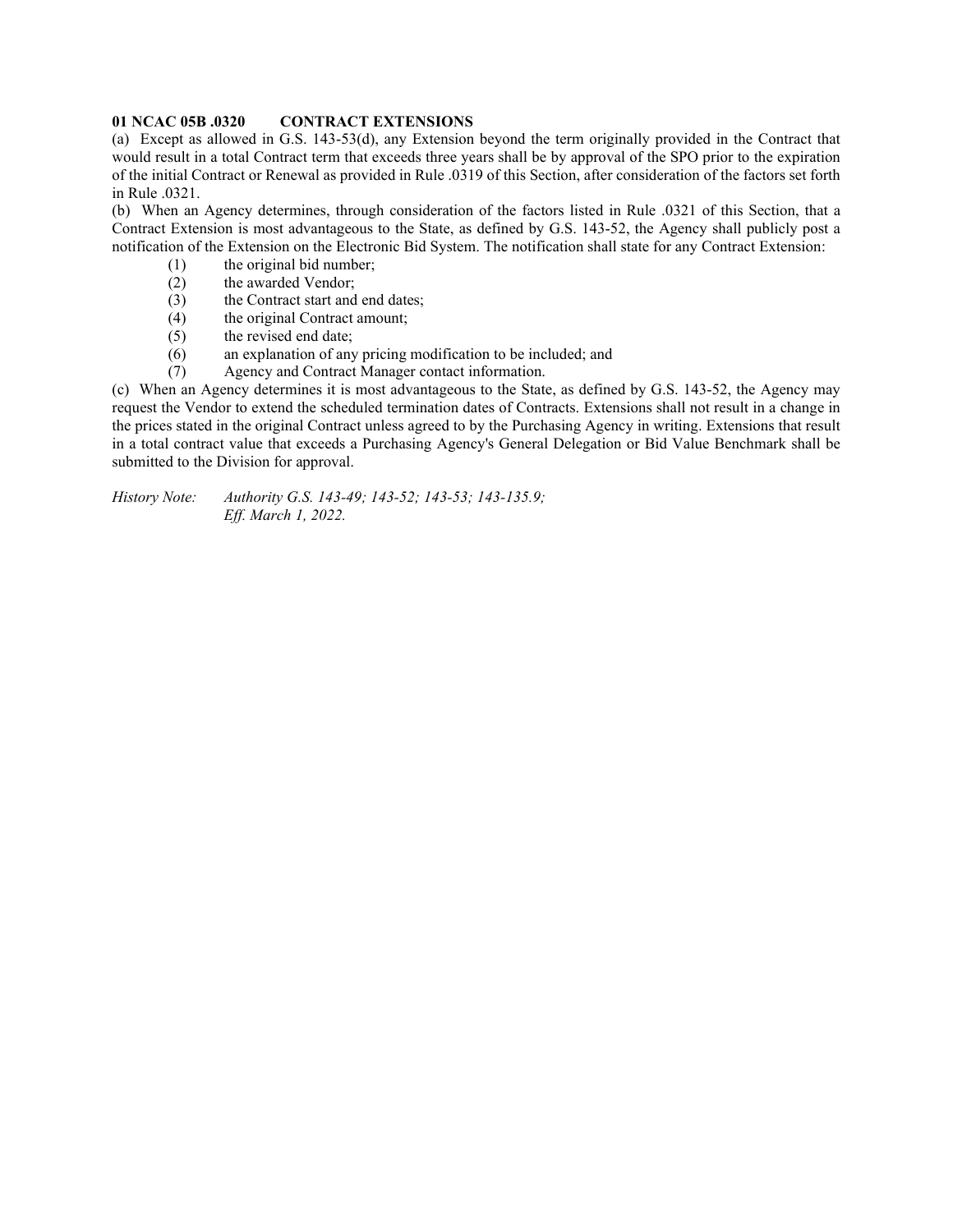# **01 NCAC 05B .0321 FACTORS FOR CONTRACT EXTENSION OR RENEWAL**

(a) Before exercising a Renewal or seeking an Extension of a Contract as provided in this Section, the Agency shall consider and document in the official file, in accordance with 01 NCAC 05B .1903, the following factors:

- (1) market research that reveals any changes in the industry subject to the Contract;
	- (2) the Vendor's past performance under the Contract;
	- (3) existence of new risk factors not present at award that increase the risk of unsuccessful contract performance;
	- (4) the presence and effectiveness of any performance-based contract provisions and metrics;
	- (5) the impact of transitioning to a new Vendor on the Agency's ability to meet the requirements of its programs; and
	- (6) any other requirements of State or federal statutes or rules.

(b) Subject to the limitations in Rule .0319 of this Section, an Agency's decision to renew or extend a Contract Term shall be approved by the Agency's head of Procurement.

(c) Contracts shall only be extended or renewed prior to the expiration of the last active Contract Term.

- (d) An Agency shall obtain SPO approval before exercising a Renewal or seeking an Extension of a Contract when:
	- (1) the factors in Paragraph (a) of this Rule do not support a Renewal or Extension; or
		- (2) a Renewal or Extension would result in a total contract value that exceeds the Agency's General Delegation or Bid Value Benchmark.

*History Note: Authority G.S. 143-49; 143-52; 143-53; 143-135.9; Eff. March 1, 2022.*